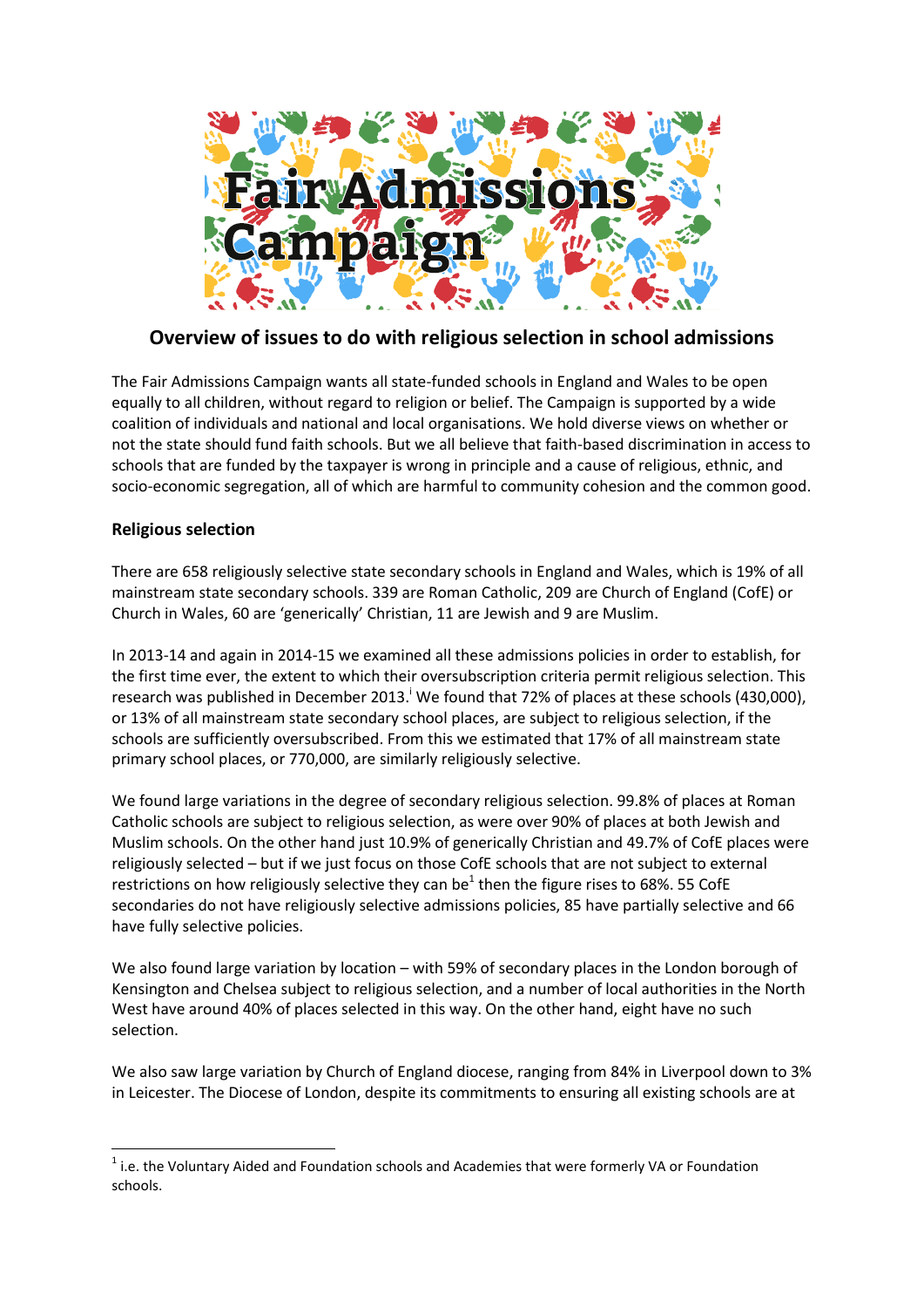least 50% inclusive and all new schools are fully inclusive, in fact has 68% of places subject to religious selection.<sup>"</sup>

Overall this comes to 16% of mainstream state school places being subject to religious selection – or 1.2 million in total. This is more than the number of places at private, single-sex and grammar schools, or places selected by ability or aptitude, combined.

By comparison to the 16% of places that are subject to religious selection, almost all at Christian schools, weekly church attendance by those of parent age stands at about 4%.<sup>iii</sup> It is commonly heard that religious selection drives attendance and some research bears this out. Sutton Trust research has found that 6% of parents, and 11% of London parents, have admitted to 'Attend[ing] church services so that [their] child(ren) could enter a church school'. Those from higher social strata were also more likely to admit to having done this.<sup>iv</sup>

6% may not sound like a huge number, but it is more than 4%, and implies that school admissions is a large factor in driving church attendance amongst this demographic. Indeed, over the last few years the Church of England has conducted a major research programme called the Church Growth Research Programme, in order to identify what successfully causes churches to grow, so that this knowledge can be used to stimulate further growth elsewhere. Academics carried out 'a purposebuilt survey of growing, stable and declining churches across all dioceses'. One of the questions asked was 'Is this church linked to a Church of England school? [If yes] Is it over-subscribed?' Analysing the results, the academics wrote that 'The results for church growth are interesting. Here the Church school has a key role… The most direct impact on attendance may be felt in areas where a popular C of E school is over-subscribed. Some churchgoing is clearly motivated by a desire to qualify for school admission, but the boost to attendance may last into the longer term if families decide to stay.' This was found to be statistically significant; the academics concluded that 'Middle class suburbs with church schools… offer great opportunities [for growth].'vi Elsewhere they wrote that 'Being connected with an over-subscribed school is helpful, if not easy to engineer!'<sup>''"</sup>

#### **Socio-economic selection – our findings**

For all mainstream state secondary schools in England, we also examined the proportion of students who were eligible for free school meals and who spoke English as an additional language, and compared this to the schools' local population. Vili

We found that:

- Comprehensive secondary schools with no religious character admit 5% more pupils eligible for free school meals than live in their local areas. Comprehensive Church of England secondaries admit 15% fewer; Roman Catholic secondaries 28% fewer; Jewish secondaries 63% fewer; and Muslim secondaries 29% fewer.
- A clear correlation is found between the degree of religious selection and how socioeconomically exclusive schools are. Comprehensive schools with no religious character typically admit 5% more pupils eligible for free school meals than would be expected given their areas. Religious comprehensives that do not select by religion typically admit 1% fewer, but those whose admissions criteria allow religious selection for all places typically admit 30% fewer.
- The correlation between religious and socio-economic selection holds even if we focus on comprehensive CofE schools alone: those that don't select admit 1% fewer than would be expected, while those that fully select admit 35% fewer.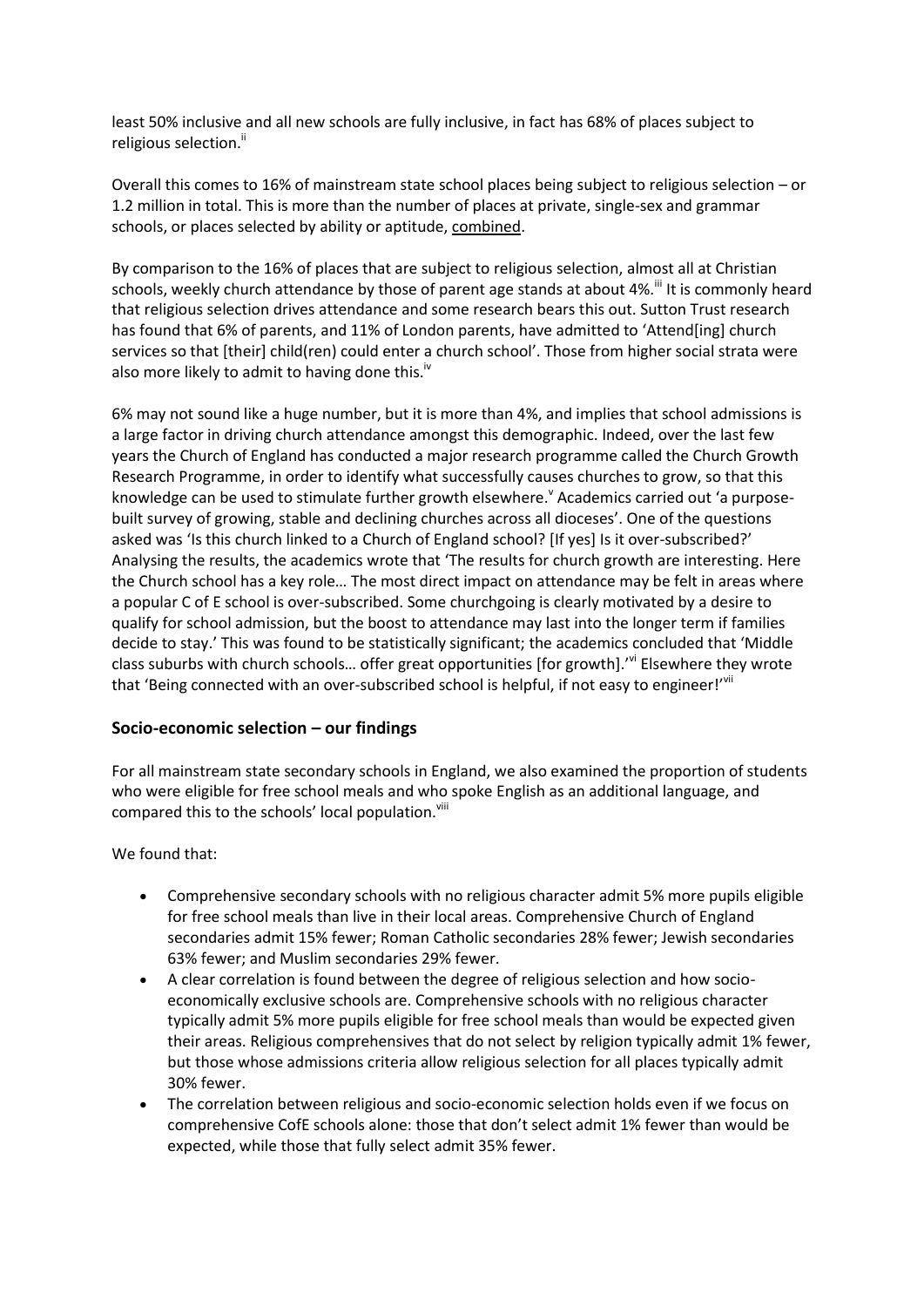- The most segregated local authority as a result of religious selection is Hammersmith and Fulham. While 15% of pupils nationally are eligible for free school meals, the segregation between the religiously selective schools and other schools is almost double that (27 percentage points).
- Only 16% of schools select by religion but they are vastly overrepresented in the 100 worst offenders on free school meal eligibility and English as an additional language. They make up 46 of the worst 100 schools on FSM eligibility and 50 of the worst 100 on EAL. (If grammar schools, University Technical Colleges and Studio schools are excluded, religiously selective schools account for 73 of the worst 100 on FSM eligibility and 59 of the worst 100 on EAL.)

Much is written about the extent to which grammar schools are socio-economically selective. Our map suggests that each individual place at a grammar school causes almost twice as much socioeconomic selection as each individual religiously selected secondary school place. But as there are more religiously selective secondary school places, *overall* religious selection causes more socioeconomic selection at the secondary level than grammars do. And this is to say nothing about the primary level, where there is even more religious selection but no grammars – It's therefore likely that across both phases of the English state system, religious selection causes over twice as much socio-economic selection as grammars.

## **Socio-economic selection – the wider academic literature**

The wider academic literature supports our findings. In 2012 Shepherd and Rogers found similar patterns of low numbers of pupils eligible for FSM in English faith schools.<sup>ix</sup> 76% of Catholic primary schools and 65% of Catholic secondary schools were found to have a smaller proportion of pupils eligible for FSM than was representative of their postcode. 63.5% of Church of England primary schools and 40% of Church of England secondary schools were also found to have a smaller proportion eligible for FSM than was representative of their postcode. Although 40% perhaps does not sound particularly high on first reading, only 29% of secondary schools without a religious character were found to take a smaller proportion of pupils on FSM than was representative of their postcode. This means that both Catholic and Church of England secondary schools were significantly more likely than secondary schools without a religious character to have student bodies which under-represent students eligible for FSM, which corroborates the Fair Admissions Campaign research presented here.

Many studies have also found evidence that those faith schools which are their own admissions authorities (which are more likely to be religiously selective) exhibit a greater degree of socioeconomic selection than other faith schools, and this is corroborated by our findings on faith schools that have not had any external restrictions on how religiously selective they can be. In 2007 Tough and Brookes found that 'Faith schools which are their own admission authorities are ten times more likely to be highly unrepresentative of their surrounding area than faith schools where the local authority is the admission authority.' They also found that 'Non-religious schools which are their own admissions authorities [which, at the time, were predominantly grammar schools] are six times more likely to be highly unrepresentative.<sup>"</sup>

In 2011, Dr Richard Harris found that 'The proportion of pupils in the London data who were eligible for FSM in 2008 was 0.266. The mean (and median) proportion in… VA CoE schools… was 0.242 (0.181), in VA RC schools, 0.201 (0.174), and in schools of the other faith group, 0.138 (0.128). Each of these school types is, on average, recruiting disproportionately few FSM-eligible pupils, with the proportion for VA CoE schools closest to the expected value. Insofar as FSM eligibility is a marker of economic disadvantage, it is hard to avoid the conclusion that… faith schools, on average, are socially selective.'<sup>xi</sup>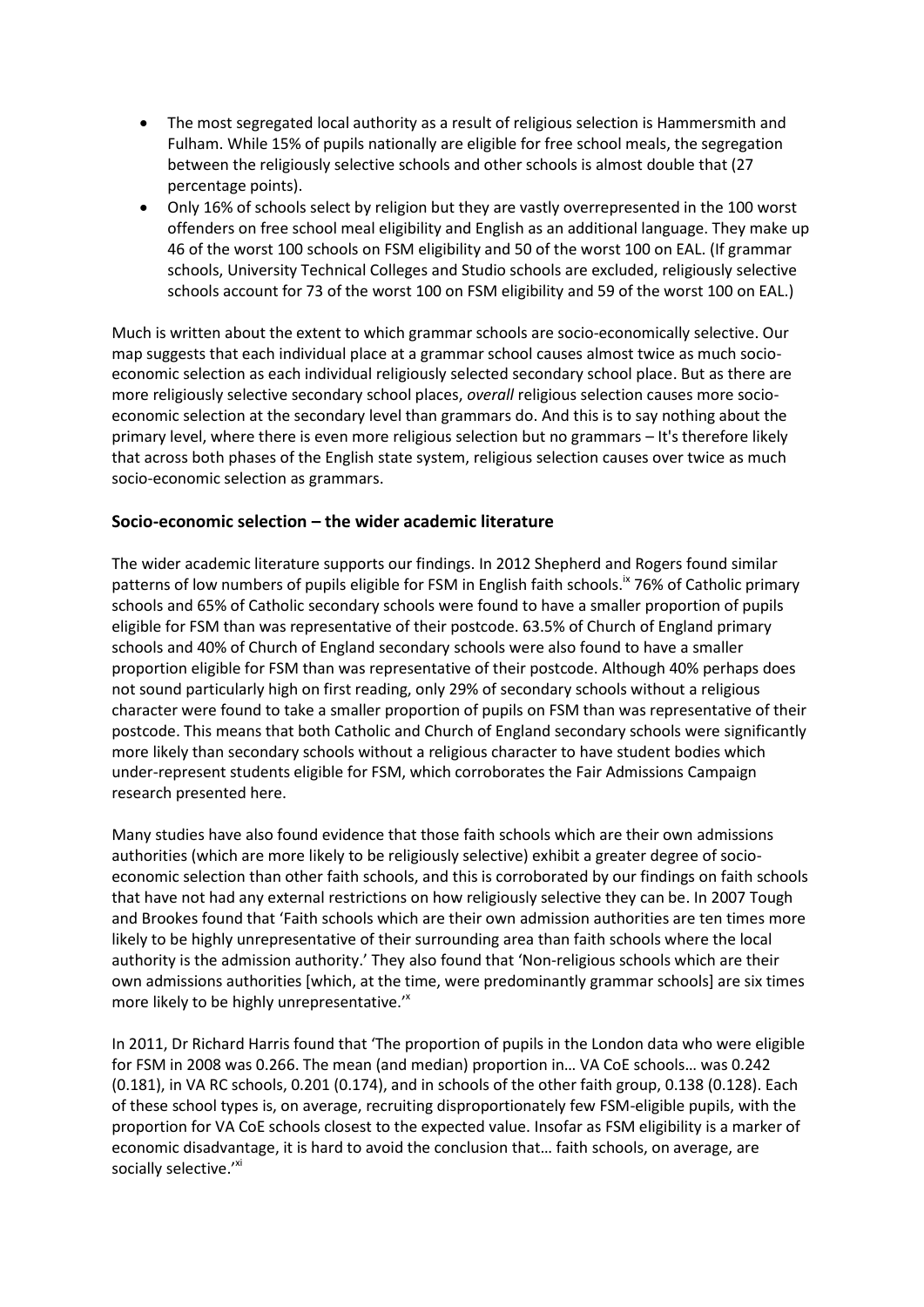Extensive research on this issue has also been conducted by Dr Rebecca Allen and Professor Anne West. In August 2011, they reported that 'schools with a religious character (or faith schools) have fewer FSM pupils and more top ability pupils and that, in general, they are more affluent in their intake than the neighbourhoods they are located in.'<sup>xii</sup> In 2009, they concluded that 'It is clear from our analysis that many religious secondary schools in London are not serving the most disadvantaged pupils. Overall, religious schools educate a much smaller proportion of pupils eligible for free school meals and their intakes are significantly more affluent than the neighbourhood in which they are located.'<sup>Xiii</sup> And in 2008, when being interviewed by the House of Commons Children, Schools and Families Committee, Rebecca Allen noted that 'In my most recent research… I was able to show that religious schools have higher ability and lower free school meal intakes compared with the neighbourhoods in which they are located. To give you an idea of the magnitude of those effects, if we take a community school and a voluntary-aided religious school, both located in a neighbourhood with exactly the same levels of deprivation, the community school is likely to have about 50% more free school meal children than the voluntary-aided school... We can show that there really is a direct correlation between the number of potentially selective admissions criteria that schools use, and the extent to which their intakes are advantaged."

Finally, in their 2010 report Unlocking the Gates, Barnardo's found that their 'services in Bradford and Luton have found themselves advising increasing numbers of newly arrived eastern European families in recent years. While these families are often devout Catholics and wish their children to attend a faith school, they can struggle to meet the priority admissions criteria for local Catholic secondary schools. In Luton for example, some have only recently arrived or have moved around the city and therefore have not had consistent enough attendance at a particular church to be able to gain the required reference from a priest; others are denied admission because they failed to gain entry (particularly if they arrived mid-year) into a Catholic primary school which operates as a "feeder" to the secondary school.'<sup>xv</sup>

#### **Responses from the churches to the evidence on socio-economic selection**

The main response to this evidence from religious groups is that our and others' 'local' comparisons look too locally. The catchment areas for religiously selective schools are geographically wider than other schools – even than some local authorities. Therefore, the argument goes, schools are being compared to geographic areas that are too small.

As a result the Church of England likes to compare its schools to national statistics, even though this is looking too widely, where the disparity between its schools and the overall picture differs less and where difference in selectivity between its religiously selective and other schools is ignored.<sup>xv</sup> The Catholic Education Service likes to cite a figure other than free school meal eligibility, namely the Income Deprivation Affecting Children Index (IDACI), which ranks children based on how deprived their local areas are (measuring this against the same range of indicators as determines whether a pupil is eligible for free school meals). It points to the fact that more pupils come from the 10% most deprived areas than do so at other schools.<sup>xvii</sup>

But these responses fail to consider that religiously selective secondary schools are more likely to be in cities, where the percentage of the population that is eligible for free school meals is higher. Therefore, if they were taking a proportionate share of pupils thus eligible, one would expect their schools to take more children eligible for free school meals and in the most deprived areas than the average school. Indeed, the Fair Admissions Campaign looked up all schools themselves on IDACI, and found that actually Catholic schools are even more likely still to be in the most deprived areas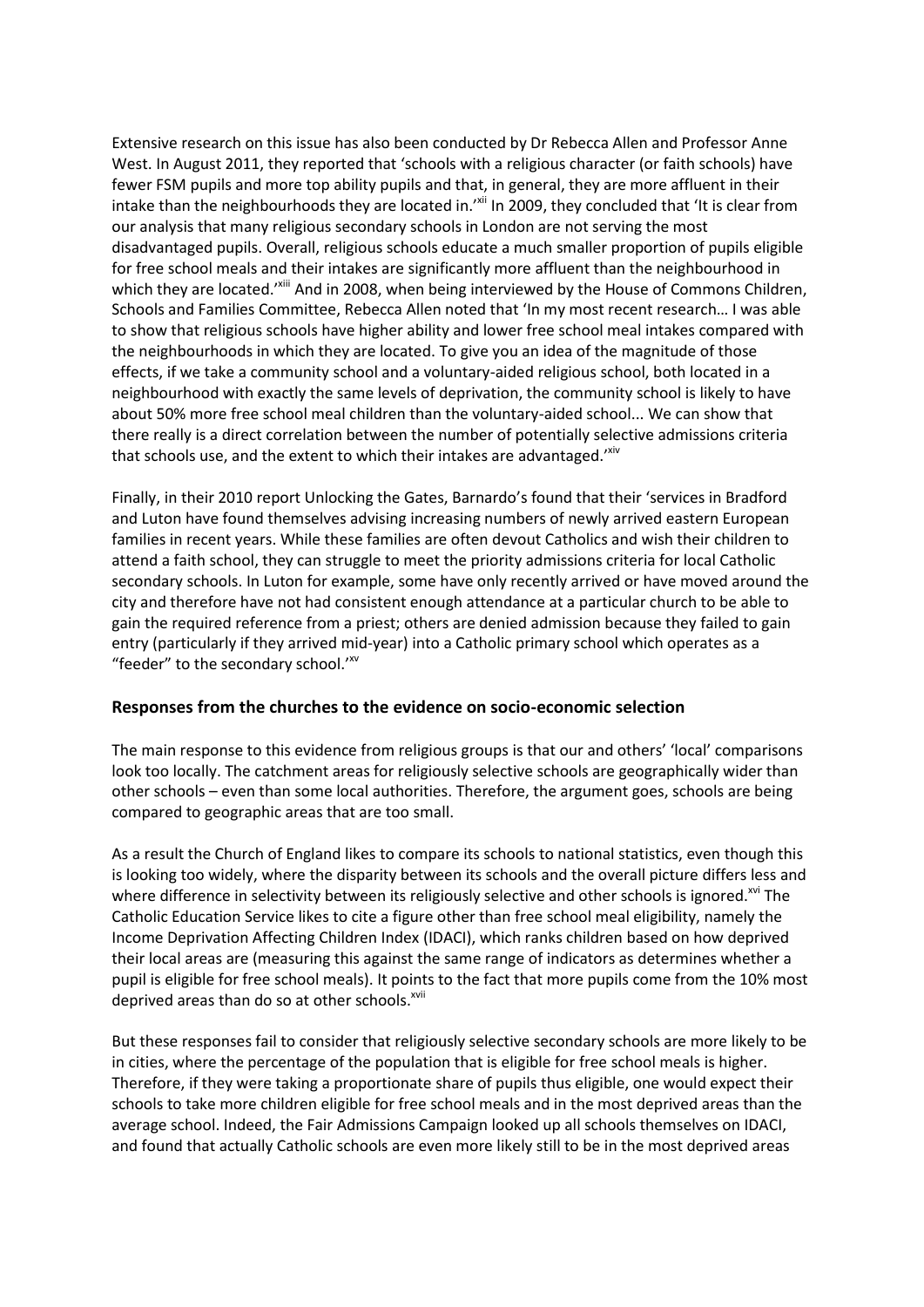than the pupil figures suggest – i.e. the IDACI figures again show under-take of the most deprived pupils by Catholic schools.<sup>xviii</sup>

As for arguments that our map looks too closely, we have also compared schools to their local authorities, their neighbouring local authorities, their regions and the nation as a whole. It is only with the last of these that Catholic schools start looking a bit more inclusive (but still somewhat uninclusive); Muslim schools start to look more inclusive when comparing with neighbouring local authorities (reflecting the fact that all are all in northern or Midlands cities, where the cities themselves are a lot more deprived than the surrounding countryside); while CofE schools that select and Jewish schools look uninclusive even when comparing nationally. All in all then, this shows that we are not looking too closely but there are real problems here.

## **Ethnic selection**

The evidence on ethnic selection is more complicated as it is tied up to a greater extent in religioethnic demographics. There is strong evidence that minority faith schools are the most racially segregated state schools,<sup>xix</sup> but this seems to be primarily a result of parental choice and not religious selection *per se*. In Christian schools, however, unpublished research suggests that the inclusivity of schools of their local Asian populations is determined to some extent by how religiously selective the schools are – for example, Church of England schools are less inclusive of Asian pupils when they religiously select to a greater extent. Catholic schools take 4.4 percentage points fewer Asian pupils than would be expected given their local areas.

(More generally it is the case that most Sikh, Hindu and Muslim schools take no white British pupils at all, compared to a third of their local populations being white British, while two-thirds of Jewish schools take no Asian pupils at all, compared to 13% of their local populations being Asian. Schools with no religious character do not in any way see similar problems. $\frac{x}{x}$  This speaks to wider problems than just religious selection.)

Many reports in the wake of the racially motivated summer riots of 2001 claimed that the ethnic divisions between schools were a key cause of the riots. For example the *Cantle Report*, commissioned by the Home Office, noted how riots had not arisen in diverse areas, such as Southall and Leicester, where pupils learnt about different religions and cultures in local schools, and was concerned that some schools appeared to be 'operating discriminatory policies where religious affiliations protect cultural and ethnic divisions'.2,xxi At the launch of the 2009 *Cantle Report* on Blackburn, Professor Ted Cantle said that faith schools are 'automatically a source of division which have to be overcome.'<sup>xxii</sup> Professor Cantle is now on the steering group of the Fair Admissions Campaign.

#### **Popularity of religious selection**

**.** 

A November 2012 survey by ComRes commissioned by the Accord Coalition found that 73% of British adults think that 'state funded schools should not be allowed to select or discriminate against prospective pupils on religious grounds in their admissions policy'. Only 18% think that they should, whereas 9% are unsure. This means that opposition to such selection stands at more than four to one.<sup>xxiii</sup>

 $2$  The report suggested that schools 'should offer, at least 25%, of places to reflect the other cultures or ethnicities within the local area.'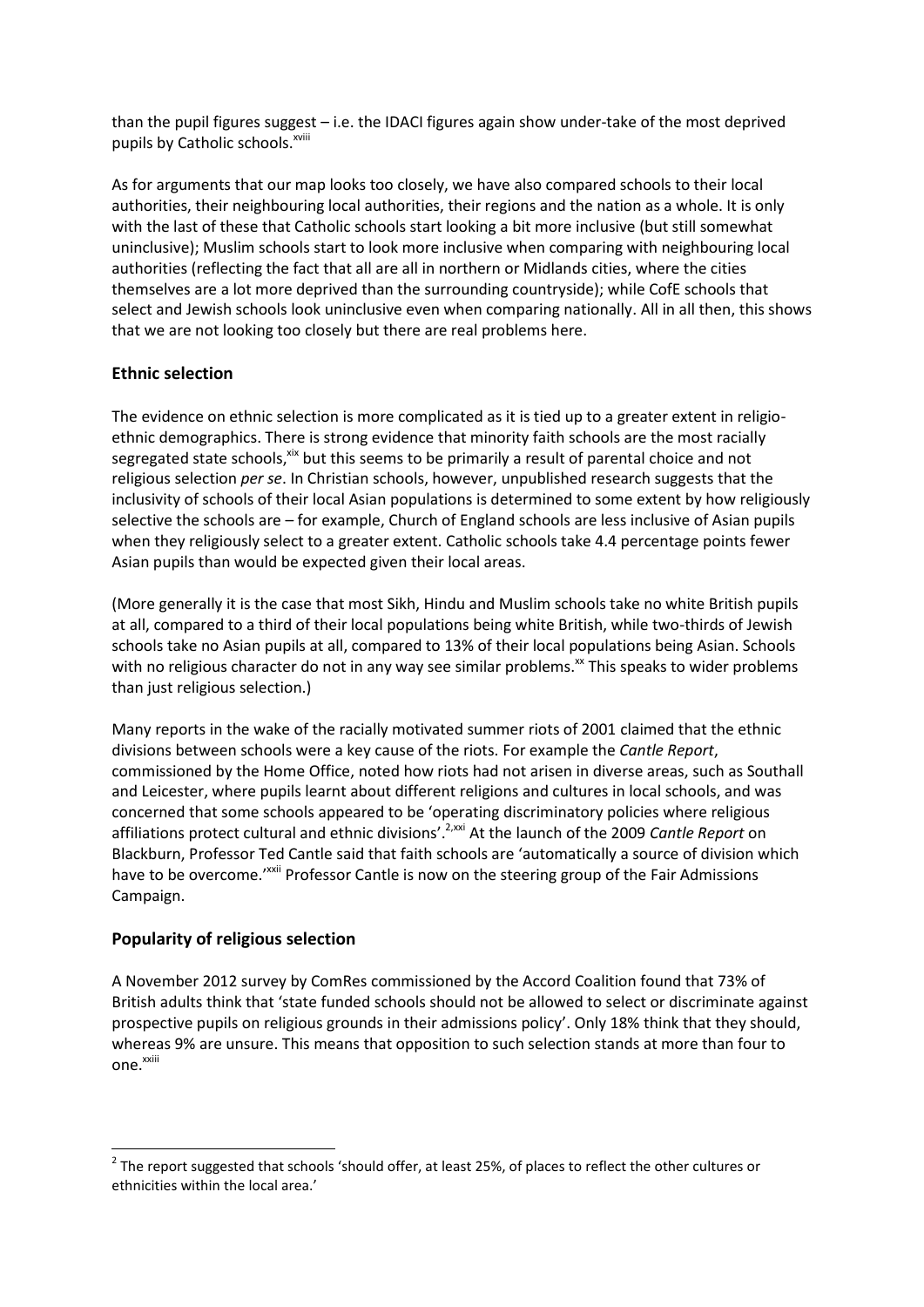Many people find this counter-intuitive, as they think of their local religiously selective schools and see them as popular. But as a matter of fact, not many parents at all choose schools on the basis of religion. One survey a few years ago asked parents to pick their top three factors from a list of twelve for choosing which school to send their children to, and only 9% picked religion.<sup>xxiv</sup> Performance was far and away the most important factor, with location, facilities, class sizes and curriculum also being important. Another survey asked something similar and got similar results. 'Ethical values' was considered important by 23% of respondents, although not every respondent who picked this would have meant religious values by this; just 5% picked 'Grounding of pupils in a faith tradition' and 3% picked 'Transmission of belief about God'. XXV

In 2009 the House of Commons Research Library concluded that any difference in academic performance between faith schools and other schools is totally attributable to the different intakes of each school, which, it said, is 'due to parental self-selection and selection methods used by some faith schools.'xxvi This conclusion has been reinforced since by Steve Gibbons and Olmo Silva whose 2011 paper 'Faith Primary Schools: Better Schools or Better Pupils?' found that 'pupils progress faster in Faith primary schools, but all of this advantage is explained by sorting into Faith schools according to preexisting characteristics and preferences… there is no unambiguous performance advantage that cannot be attributed purely to pupil-side sorting into these schools or to school-side selection of pupils likely to show the fastest progress.'<sup>\*\*\*/i</sup> In addition, Allen and Vignoles' 2010 study of faith schools' effect on local areas finds significant evidence that religiously selective schools are associated with higher levels of pupil sorting across schools, but no evidence that competition from faith schools raises area-wide pupil attainment.<sup>xxviii</sup> Even the Christian think tank Theos, in its report *More than an Educated Guess: Assessing the evidence on faith schools* concluded that 'The research seems to support the claim that students in faith schools, generally do fare better academically than their counterparts in non-faith schools. At the moment, the body of evidence appears to suggest this is probably primarily the outcome of selection processes.'xxix

So: religious selection is not popular. High-performing schools are popular. And socio-economic selection through religious selection often leads religiously selective schools to be high-performing schools.

## **References**

1

<sup>&</sup>lt;sup>i</sup> 'Groundbreaking new research maps the segregating impact of faith school admissions', Fair Admissions Campaign, 3 December 2013: [http://fairadmissions.org.uk/groundbreaking-new-research-maps-the](http://fairadmissions.org.uk/groundbreaking-new-research-maps-the-segregating-impact-of-faith-school-admissions/)[segregating-impact-of-faith-school-admissions/](http://fairadmissions.org.uk/groundbreaking-new-research-maps-the-segregating-impact-of-faith-school-admissions/) – accompanied by the Fair Admissions Campaign's map: <http://fairadmissions.org.uk/map/>

<sup>&</sup>lt;sup>ii</sup> See Diocese of London entry at <u>http://fairadmissions.org.uk/our-supporters/what-others-say/</u>

<sup>&</sup>lt;sup>iii</sup> Siobhan McAndrew, Church Attendance in England, 1980-2005, British Religion in Numbers, 23 March 2011: <http://www.brin.ac.uk/news/2011/church-attendance-in-england-1980-2005/> – shows weekly church attendance amongst all ages in 2005 was 6.3%. Church attendance has fallen since (as demonstrated by, for example, the Church of England's annual *Statistics in Mission*), and is lower amongst younger adults than those 65+, hence the estimate of 4%.

iv Francis, Becky and Hutchings, Merryn, *Parent Power? Using money and information to boost children's chances of educational success*, Sutton Trust, December 2013: [http://www.suttontrust.com/wp](http://www.suttontrust.com/wp-content/uploads/2014/08/1parentpower-final.pdf)[content/uploads/2014/08/1parentpower-final.pdf](http://www.suttontrust.com/wp-content/uploads/2014/08/1parentpower-final.pdf)

v 'About the Programme', Church Growth Research Programme:

[http://www.churchgrowthresearch.org.uk/about\\_the\\_programme](http://www.churchgrowthresearch.org.uk/about_the_programme)

vi Voas, David, and Watt, Laura, *Numerical change in church attendance: National, local and individual factors*, The Church Growth Research Programme Report on Strands 1 and 2, February 2014:

[http://www.churchgrowthresearch.org.uk/UserFiles/File/Reports/Report\\_Strands\\_1\\_2\\_rev2.pdf](http://www.churchgrowthresearch.org.uk/UserFiles/File/Reports/Report_Strands_1_2_rev2.pdf)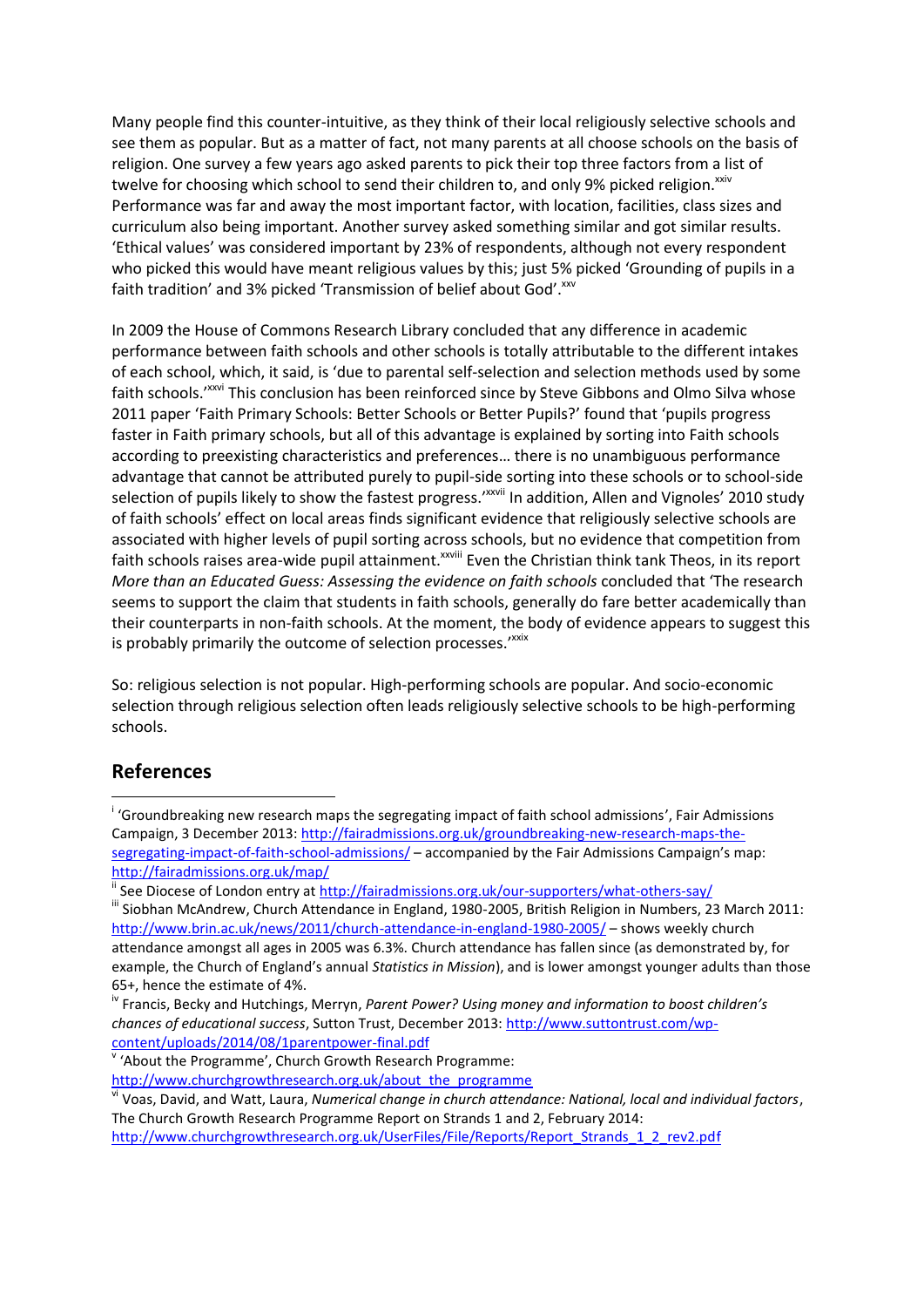vii Voas, David, *Numerical Change in Church Attendance: National, Local and Individual Factors*, presentation at the Faith in Research: From Anecdote to Evidence conference, January 2014:

[http://www.churchgrowthresearch.org.uk/UserFiles/File/Presentations/CGRP\\_Voas.pdf](http://www.churchgrowthresearch.org.uk/UserFiles/File/Presentations/CGRP_Voas.pdf)

viii You can see more details about this, including what we mean by 'local', at 'Groundbreaking new research maps the segregating impact of faith school admissions', Fair Admissions Campaign, 3 December 2013: [http://fairadmissions.org.uk/groundbreaking-new-research-maps-the-segregating-impact-of-faith-school](http://fairadmissions.org.uk/groundbreaking-new-research-maps-the-segregating-impact-of-faith-school-admissions/)[admissions/](http://fairadmissions.org.uk/groundbreaking-new-research-maps-the-segregating-impact-of-faith-school-admissions/) and the FAQs of the Fair Admissions Campaign's map: <http://fairadmissions.org.uk/map/> ix Shepherd, Jessica and Rogers, Simon, 'Church schools shun poorest pupils', *The Guardian*, 5 March 2012:

<http://www.theguardian.com/education/2012/mar/05/church-schools-shun-poorest-pupils>

x Tough, Sarah and Brookes, Richard, *School Admissions: Fair choice for parents and pupils*, IPPR, June 2007: <https://www.ippr.org.uk/publicationsandreports/publication.asp?id=546>

xi Harris, Richard, 'Geographies of transition and the separation of lower and higher attaining pupils in the move from primary to secondary school in London', *Transactions of the Institute of British Geographers*, Volume 38, Issue 2, pages 254–266, April 2012: [http://onlinelibrary.wiley.com/doi/10.1111/j.1475-](http://onlinelibrary.wiley.com/doi/10.1111/j.1475-5661.2012.519.x/abstract) [5661.2012.519.x/abstract](http://onlinelibrary.wiley.com/doi/10.1111/j.1475-5661.2012.519.x/abstract)

<sup>xii</sup> Allen, Rebecca and West, Anne, 'Why do faith secondary schools have advantaged intakes? The relative importance of neighbourhood characteristics, social background and religious identification amongst parents', *British Educational Research Journal*. Vol. 37, 4, pp. 691-712, August 2011[: http://eprints.lse.ac.uk/32192/](http://eprints.lse.ac.uk/32192/) xiii Allen, Rebecca and West, Anne, 'Religious schools in London: school admissions, religious composition and

selectivity', *Oxford Review of Education*, Vol. 35, 4, pp. 471-494, August 2009[: http://eprints.lse.ac.uk/25635/](http://eprints.lse.ac.uk/25635/) xiv Oral evidence by Rebecca Allen to the House of Commons Children, Schools and Families Select Committee

on Diversity of Schools: Faith Schools, 12 March 2008:

<http://www.publications.parliament.uk/pa/cm200708/cmselect/cmchilsch/c311-iii/c31102.htm>

xv *Unlocking the gates: Giving disadvantaged children a fairer deal in school admissions*, Barnardo's Policy and Research Unit, 23 August 2010[: http://www.lgcplus.com/Journals/3/Files/2010/8/27/unlocking\\_the\\_gates.pdf](http://www.lgcplus.com/Journals/3/Files/2010/8/27/unlocking_the_gates.pdf) <sup>xvi</sup> See e.g. 'Fair Admissions Campaign response to John Pritchard's comments on the inclusivity of Church schools', Fair Admissions Campaign, 19 November 2013: [http://fairadmissions.org.uk/fair-admissions-](http://fairadmissions.org.uk/fair-admissions-campaign-response-to-john-pritchards-comments-on-the-inclusivity-of-church-schools/)

[campaign-response-to-john-pritchards-comments-on-the-inclusivity-of-church-schools/](http://fairadmissions.org.uk/fair-admissions-campaign-response-to-john-pritchards-comments-on-the-inclusivity-of-church-schools/)

<sup>xvii</sup> See e.g. 'Catholic schools and the Income Deprivation Affecting Children Index', Fair Admissions Campaign, 1 May 2014[: http://fairadmissions.org.uk/catholic-schools-and-the-income-deprivation-affecting-children](http://fairadmissions.org.uk/catholic-schools-and-the-income-deprivation-affecting-children-index/)[index/](http://fairadmissions.org.uk/catholic-schools-and-the-income-deprivation-affecting-children-index/)

xviii *Ibid.*

1

xix 'Religious schools most racially segregated state schools, new findings show', British Humanist Association, 18 October 2013: [https://humanism.org.uk/2013/10/18/religious-schools-racially-segregated-state-schools](https://humanism.org.uk/2013/10/18/religious-schools-racially-segregated-state-schools-new-findings-show/)[new-findings-show/](https://humanism.org.uk/2013/10/18/religious-schools-racially-segregated-state-schools-new-findings-show/)

xx *Ibid*.

xxi Cantle, Ted et al, *Community Cohesion: A Report by the Independent Review Team chaired by Ted Cantle* (Home Office, 7 December 2001)[: http://image.guardian.co.uk/sys-](http://image.guardian.co.uk/sys-files/Guardian/documents/2001/12/11/communitycohesionreport.pdf)

[files/Guardian/documents/2001/12/11/communitycohesionreport.pdf](http://image.guardian.co.uk/sys-files/Guardian/documents/2001/12/11/communitycohesionreport.pdf)

xxii Moseley, Tom, *Cantle report: Blackburn a divided town* (*Lancashire Telegraph*, 8 May 2009): [http://www.lancashiretelegraph.co.uk/news/4351852.Cantle\\_report\\_\\_Blackburn\\_a\\_divided\\_town/](http://www.lancashiretelegraph.co.uk/news/4351852.Cantle_report__Blackburn_a_divided_town/)

<sup>xxiii</sup> 'Nearly three quarters of the British public disagrees with religious selection in admissions at state funded schools', Accord Coalition, 12 November 2012: [http://accordcoalition.org.uk/2012/11/12/nearly-three](http://accordcoalition.org.uk/2012/11/12/nearly-three-quarters-of-the-british-public-disagrees-with-religious-selection-in-admissions-at-state-funded-schools/)[quarters-of-the-british-public-disagrees-with-religious-selection-in-admissions-at-state-funded-schools/](http://accordcoalition.org.uk/2012/11/12/nearly-three-quarters-of-the-british-public-disagrees-with-religious-selection-in-admissions-at-state-funded-schools/)

xxiv YouGov / Davbreak Survey Results, 13 September 2010[: http://cdn.yougov.com/today\\_uk\\_import/YG-](http://cdn.yougov.com/today_uk_import/YG-Archives-Life-YouGov-DaybreakReligion-130910.pdf)[Archives-Life-YouGov-DaybreakReligion-130910.pdf](http://cdn.yougov.com/today_uk_import/YG-Archives-Life-YouGov-DaybreakReligion-130910.pdf)

xxv YouGov/University of Lancaster Survey Results, 5-13 June 2013: [http://d25d2506sfb94s.cloudfront.net/cumulus\\_uploads/document/4n6d3tnayp/YG-Archive-University-of-](http://d25d2506sfb94s.cloudfront.net/cumulus_uploads/document/4n6d3tnayp/YG-Archive-University-of-Lancaster-Faith-Matters-Debate-results-180613-faith-schools.pdf)[Lancaster-Faith-Matters-Debate-results-180613-faith-schools.pdf](http://d25d2506sfb94s.cloudfront.net/cumulus_uploads/document/4n6d3tnayp/YG-Archive-University-of-Lancaster-Faith-Matters-Debate-results-180613-faith-schools.pdf)

xxvi Bolton, Paul, and Gillie, Christine, *Faith schools: Admissions and performance - Commons Library Standard Note*, House of Commons Library, 10 March 2009:<http://www.parliament.uk/briefing-papers/SN04405>

xxvii Gibbons, Stephen and Silva, Olmo, 'Faith Primary Schools: Better Schools or Better Pupils?', *Journal of Labor Economics*, Vol. 29, No. 3, pp. 589-635, July 2011:

<http://www.jstor.org/discover/10.1086/659344?uid=3738032&uid=2&uid=4&sid=21102555699737>